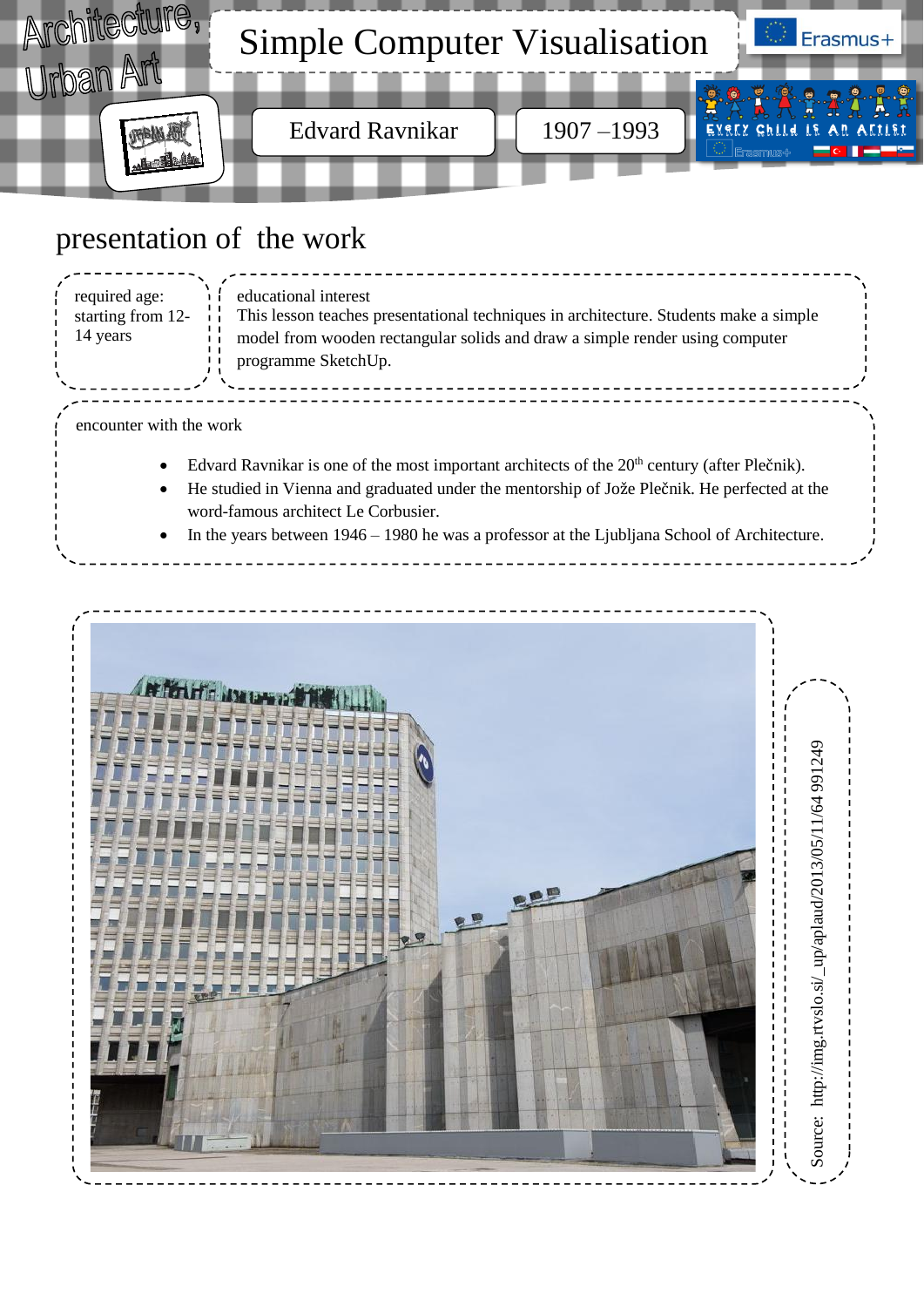work' s analysis

- The photograph presents his most important work The Revolution Square in Ljubljana, which is an architectural and urban whole (1960).
- The complex includes platforms and buildings of different heights: two business buildings as a symbol of a door to Ljubljana, department store Maximarket and the cultural center Cankarjev dom (finished in 1982).
- As a composition, the square is, for its pureness and simplicity, architecturally and urbanely complete (the buildings are of pure and clean shape), for which Ravnikar received numerous prizes.

### creative process

learning objectives  $\mathcal{L}$  Students learn about a well-known Slovenian architect Edvard Ravnikar and his work.  $\&$  They learn about some presentational implemented resources / materials (per student)  $\upphi$  **tools:** computers with installed Google SketchUp (one computer per each student), slide projector **materials:** hard paper (A4) green sheets, glue for wood, wooden rectangular solids of different sizes, a list of simple tools of the programme (Google SketchUp)

techniques in architecture: models, collages, renders (computer visualisation).

 $\&$  They learn to make simple models.  $\&$  They learn about simple tools of computer programme Google SketchUp and draw a simple

render.  $\%$  They develop the skill of 3D spatial observation and planning with a computer programme Google SketchUp.

 They develop creativity, imagination and aesthetics when designing a simple architectural composition.

pedagogical organization  $\&$  Presentation of selected Slovenian architects, presentation of Edvard Ravnikar and his work. Presentation of presentational techniques in architecture. Seeing of the ptt.

 $\&$  Learning new terms: Presentational techniques in architecture, model, collage, renders (computer 3D visualisation), computer programme and tools Google SketchUp

#### duration

- $\&$  Observation, explanation, talk 15 min
- $\%$  Making simple models 20 min
- $\upphi$  Drawing using a computer programme Google SketchUp and guidance, on
- the spot evaluation 45 min  $\&$  Analysis and evaluation of works 10 min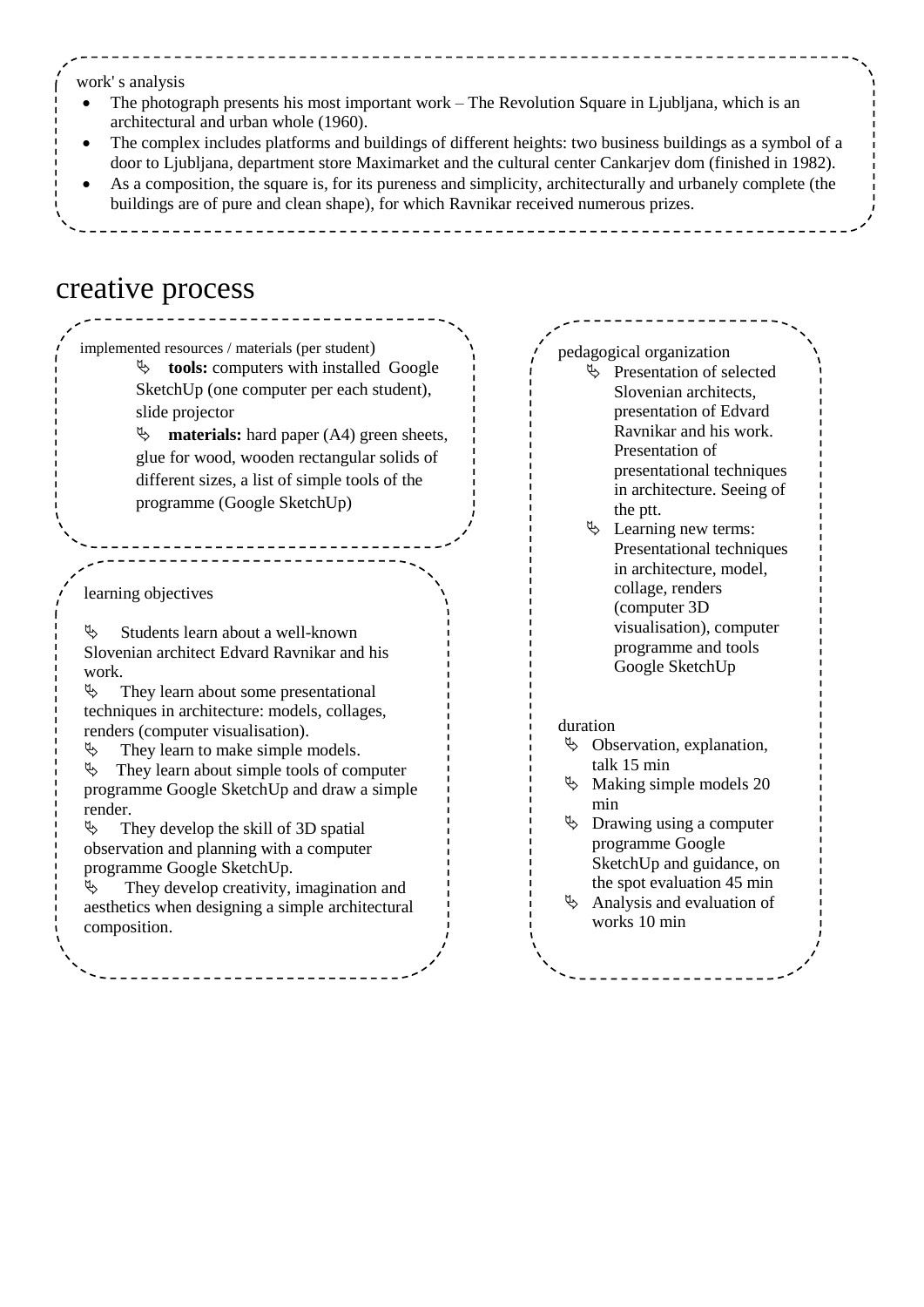#### **Creative process**

- students tasks
- $\&$  Students listen to the explanation and see the ptt presentation about Slovenian architects.
- $\uparrow$  They learn about the terms:
- $\rightarrow$  Presentational techniques in architecture
- $\rightarrow$  model
- $\rightarrow$  collage
- $\rightarrow$  render (computer visualisation)
- $\rightarrow$  computer programme and tools Google SketchUp
- instructions
- $\rightarrow$  using wooden rectangular solids they make different architectural compositions
- $\rightarrow$  They pick and assemble (using glue) their favourite composition on the hard green A4 paper.
- $\rightarrow$  using a computer programme and simple tools of Google SketchUp they draw a simple render, on the basis of their model.
- teacher's role
- $\rightarrow$  showing pp presentation presents selected Slovenian architects especially Edvard Ravnikar and his work
- $\rightarrow$  explains the term presentational techniques in architecture
- $\rightarrow$  asks questions about the techniques the students already know and explains the unfamiliar terms
- $\rightarrow$  saws up, smooths up and prepares different sizes of wooden rectangular solids (at least 3 per student)
- $\rightarrow$  prepares green A4 hard papers and glue for wood and gives them to the students
- $\rightarrow$  demonstrates a few compositions using wooden rectangular solids
- $\rightarrow$  if necessary, directs the students making compositions
- $\rightarrow$  gives gradual instructions for work with computer programme Google SketchUp
- $\rightarrow$  presents demonstrates (projector) simple tools
- $\rightarrow$  helps students draw and gives directions if necessary
- $\rightarrow$  prints the drawings on A4 paper
- $\rightarrow$  makes the exhibition of models and drawings (render based on the model)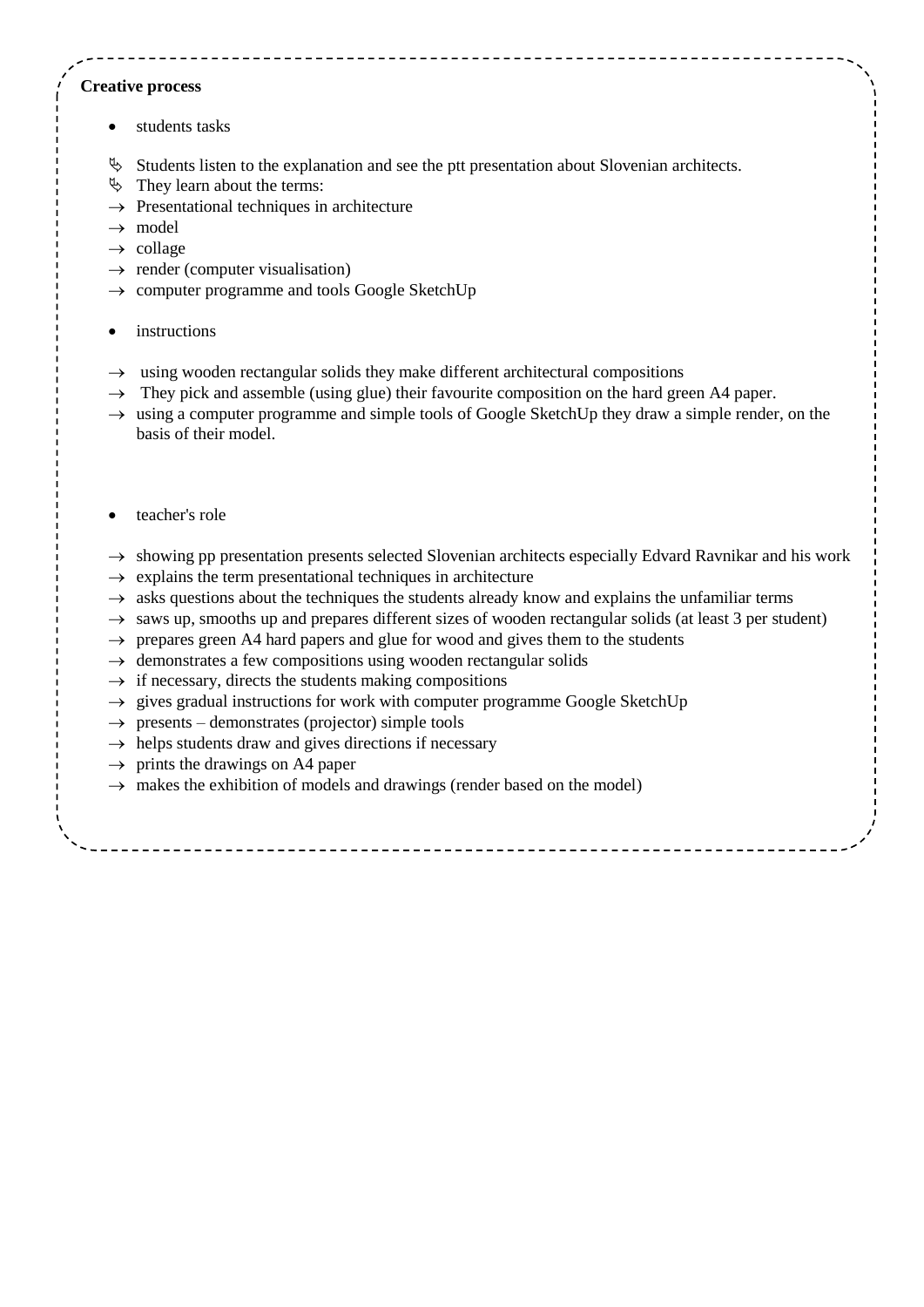# implementation steps